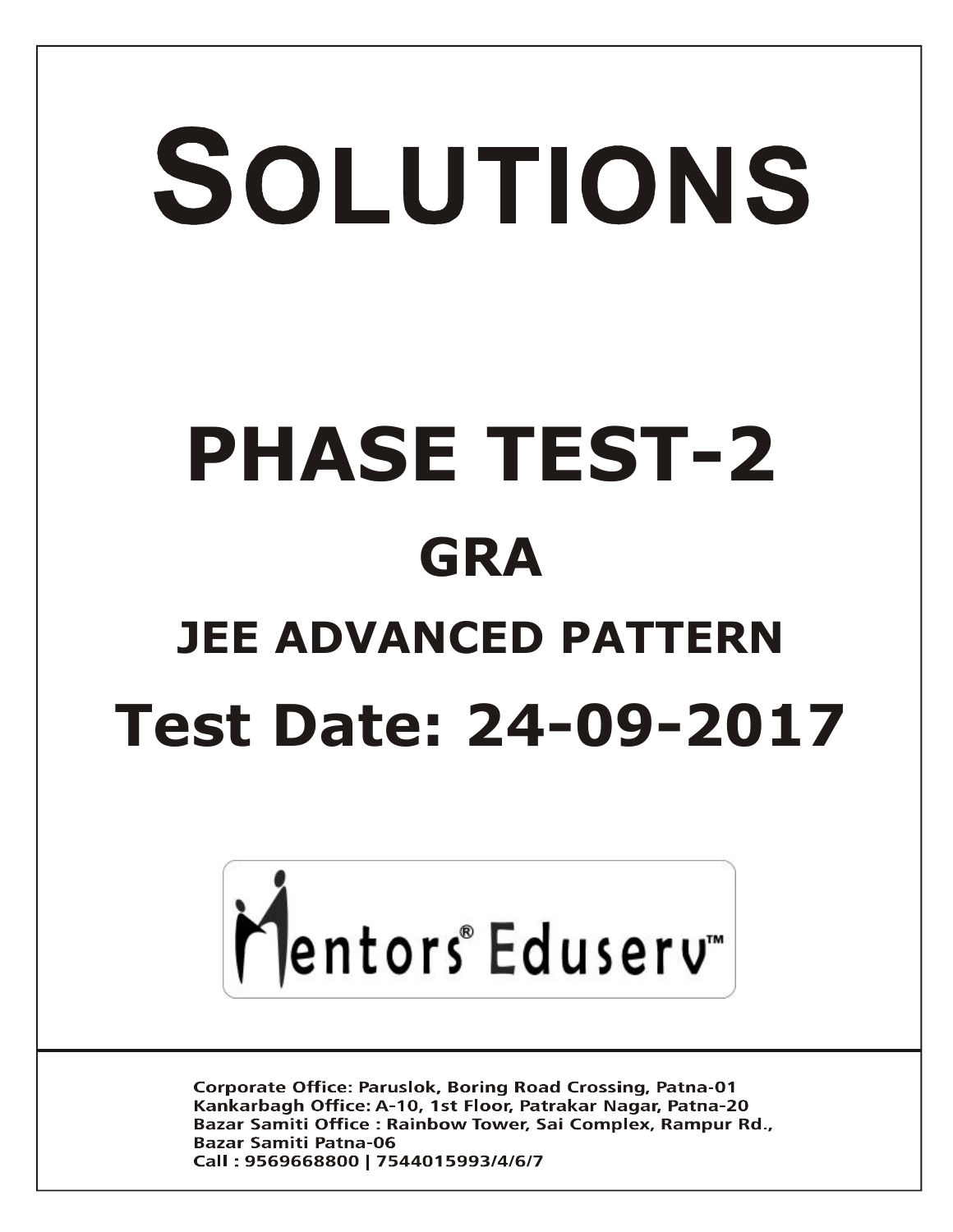[ **2** ] **PHASE TEST-II (ADV) GRA\_24.09.2017 PHYSICS 1. (A)**  $\mathsf{U}_\mathtt{1}$  will be positive and greatest since all forces among dipoles are repulsive.  $\mathsf{U}_\mathtt{2}$  is negative as potential energy of first & second dipole pair cancels out potential energy of second and third pair, leaving only potential energy of interaction of first and third, that is negative. In (c), effect of attraction is greatest. **2. (A)** figure shows forces acting on a 'particle' on the surface, with respect to vessel. mg sinq - µ mg cos  $\frac{1}{\sqrt{2}}$  =  $\frac{1}{\sqrt{2}}$  mg cose resultant (mg sin  $\theta - \mu$  mg cos  $\theta$  is pseudo force).  $\tan \phi = \mu$  :  $\phi = \tan^{-1} \mu$ .  $\phi$  is angle between normal to the inclined surface and the resultant force. The same angle will be formed between the surface of water & the inclined surface.  $\{\cdot\cdot\}$  free surface is  $\perp$  to the resultant force acting on it.} **3. (B)**  $\therefore$  C<sub>eq</sub> = 3/2 µF 15 3 Charge flow  $\Delta q = C_{\text{eq}} (10 - \frac{12}{3})$  $) = \frac{1}{2}$  $\times$  5 = 7.5 µC. **4. (C)** " (after 1<sup>ª</sup> collision V" (after second collision) During 1st collision perpendicular component of V,  $\vee_{\perp}$  becomes e times, while II<sup>nd</sup> component  $V_{\parallel}$  remains unchanged and similarly for second collision. The end result is that both  $V_{\parallel}$  and V $_{\perp}$  becomes e times their initial value and hence V"= – eV (the ( – ) sign indicates the reversal of direction). **5. (B)** Given system is equivalent toMentors Eduserv **Mentors Eduserv: Parus Lok Complex, Boring Road Crossing, Patna-1 Helpline No. : 9569668800 | 7544015993/4/6/7**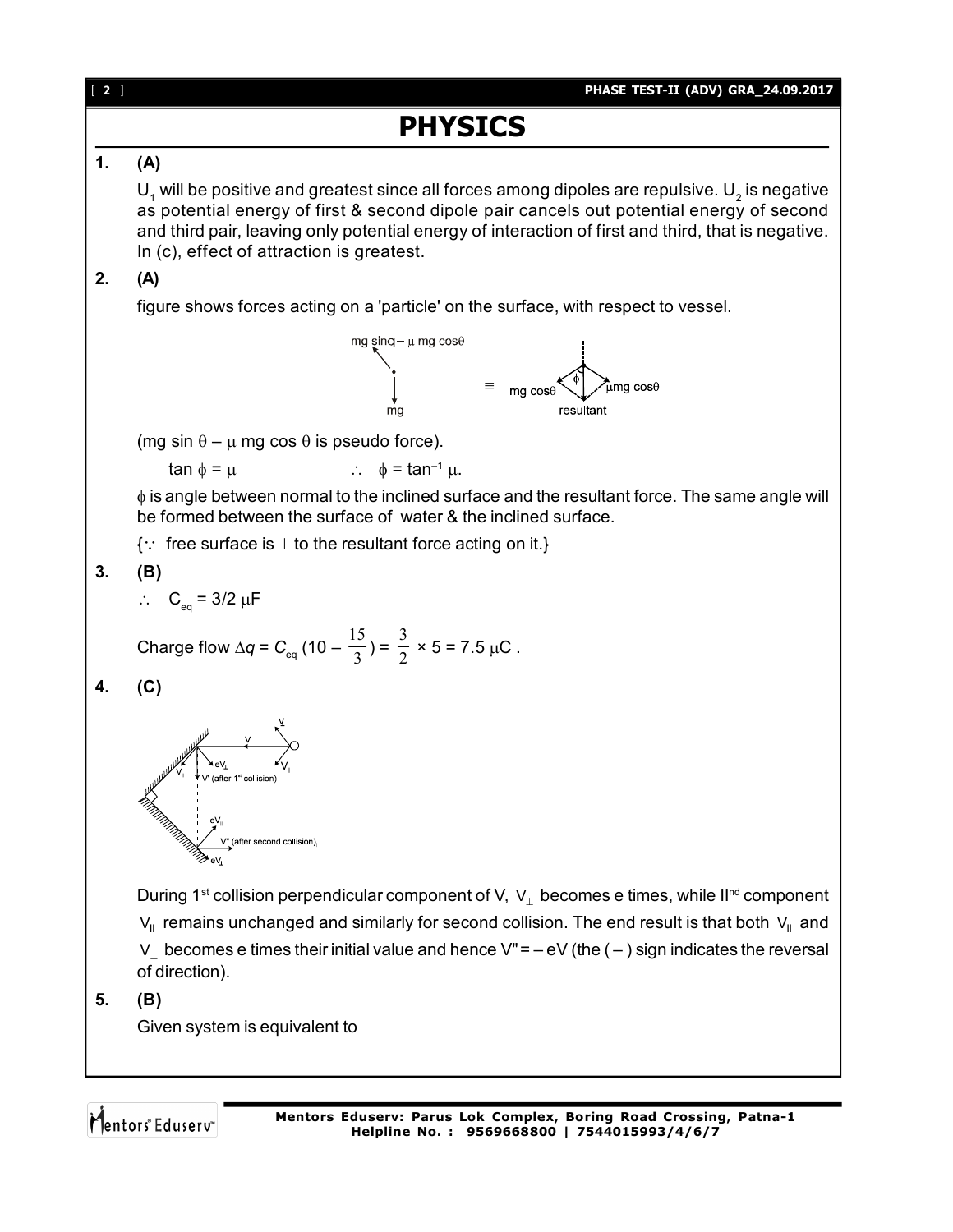## **PHASE TEST-II (ADV) GRA\_24.09.2017** [ **3** ]



$$
\therefore \ \frac{2kp}{R^3} \, .
$$

# **6. (B)**

When the rod falls through an angle  $\alpha$  the C.G. falls through a height *h*.

In  $\triangle$ OB'B,

$$
\cos\alpha = \frac{\left(\frac{L}{2} - h\right)}{L/2}
$$

i.e. 
$$
h = \frac{1}{2}(1 - \cos \alpha)
$$
  $\qquad \qquad L/2 \prod_{i=1}^{n} \left[ \frac{\alpha}{2} \right]$ 

K.E. rotation = Decrease in P.E.

i.e. 
$$
\frac{1}{2}I\omega^2 = mgh
$$

i.e. 
$$
\frac{1}{2} \left( \frac{mL^2}{3} \right) \omega^2 = mg \frac{L}{2} (1 - \cos \alpha)
$$
 or

$$
\overline{O}
$$

$$
\omega = \sqrt{\frac{6g}{i}} \sin \frac{\alpha}{2}
$$

 $L \t 2$ 

*h*

*B*

*B*'

*P*'

*L*/2

*P*

# **7. (A,D)**

(A) Charge on capacitor B decreases as dielectric slab is taken out. Charge from positive plate of B flows towards battery.

Charge on A and B can not be different, as being connected in series.

During the process, battery is being charged.

- **8. (A,B)**
- **9.** (**A,C,D)**
- **10. (A,B,C)**

Maximum acceleration block  $A = \frac{3}{m} = \frac{3}{2}$ 0.5 *g m*  $A = \frac{0.5mg}{m} =$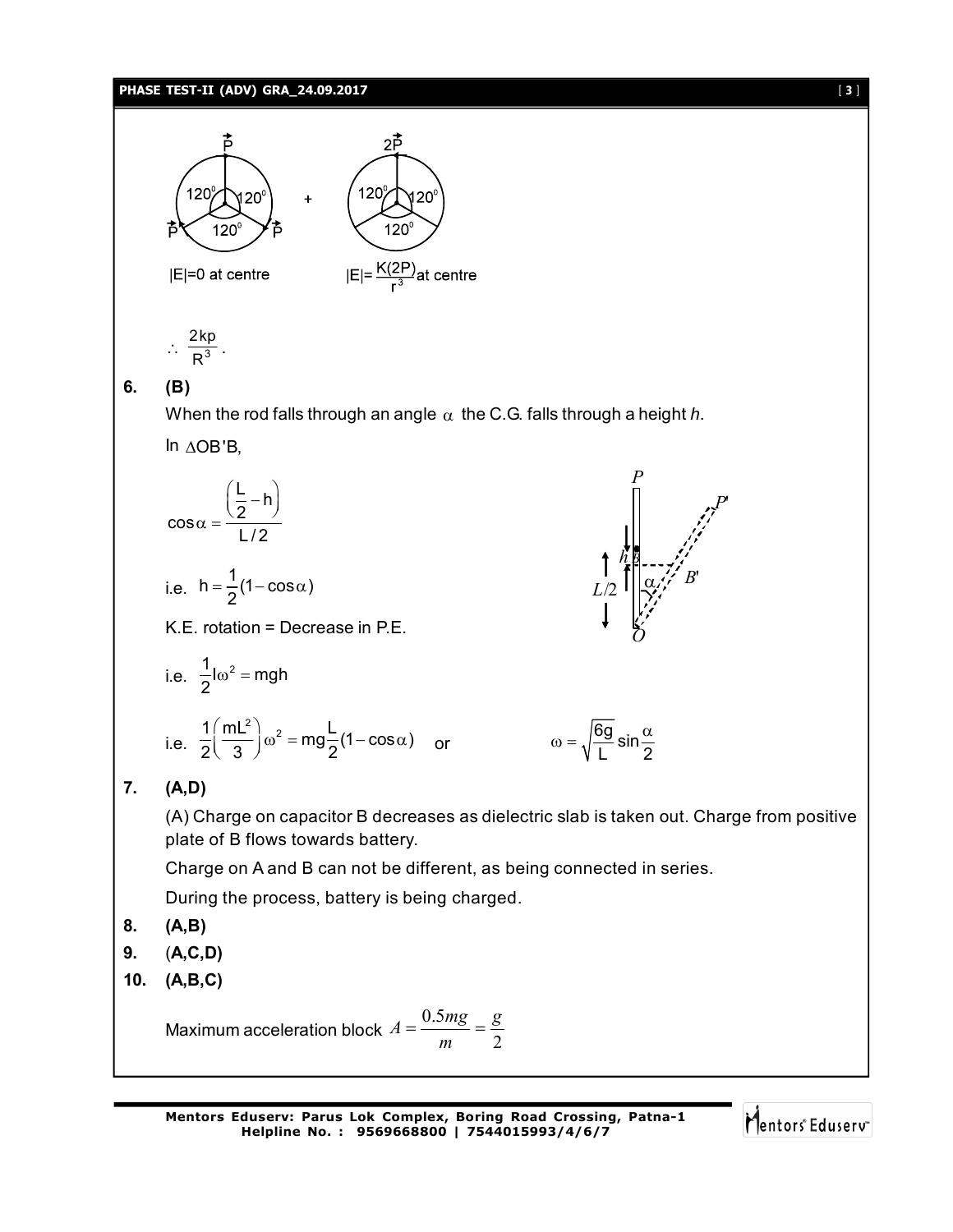So, if 
$$
M = 2m
$$
,  $a_A = a_B = \frac{2mg}{4m} = \frac{g}{2}$  and friction force is  $\frac{1}{2}mg$ .

# **11. (B,D)**

Let charge on smaller sphere be x and on larger sphere be  $4q - x$ 

 $kx(4q - x)$ force between them is given by  $F = \frac{1}{d^2}$ 3q  $\frac{dF}{dx} = 0 \Rightarrow 4q - 2x = 0 \Rightarrow x = 2q$ 2  $\frac{K}{r^2}$  (- 2) < 0  $\frac{d^2F}{dx^2} = \frac{K}{d^2}$ 2 dx

 $\therefore$  it represents a maximum.

Final charges on the smaller sphere and the larger sphere are q & 3q respectively as required by the equality of potentials

 $\therefore$  force will increase until the charges become equal and after that force will decrease.

# **12. (B,D)**

Now, potential difference across  $\mathsf{C}_\text{\tiny{1}}$  is 20 V and across  $\mathsf{C}_\text{\tiny{2}}$  is zero.



 $\therefore$  charge stored in  $C_1$  is 40  $\mu$ C and in  $C_2$  is zero.

# **13. (B, D)**

$$
R_{\text{eq}} = 400 \ \Omega, \quad I = \frac{100}{400} = \frac{1}{4} A
$$

Potential difference across voltmeter  $=$   $\frac{1}{4} \times 200\Omega$ 4 1  $= 50V$ 

**14. (A,B,C) 15. (A) 16. (D) 17. (A)**

**18. (D)**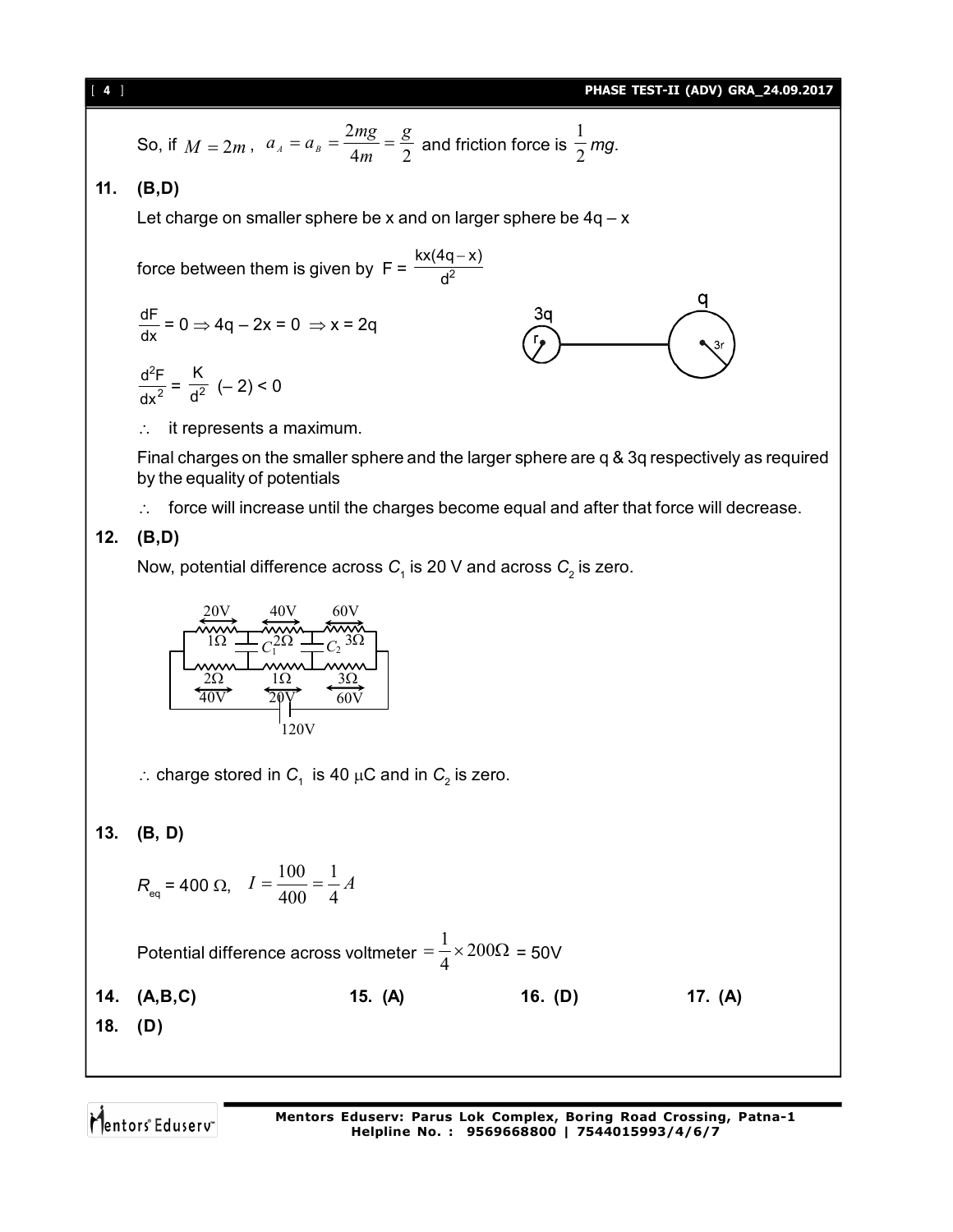### **PHASE TEST-II (ADV) GRA\_24.09.2017** [ **5** ]

# **CHEMISTRY**

**19. (B)** Degree of dissociation c M o M  $\frac{(\Lambda_{\rm M}^{\rm c})}{(1.8)} = \frac{3.9}{222} = 0.01$  $(\Lambda_{\rm M}^{\rm o})$  390  $\alpha = \frac{(\Lambda_M^c)}{(\Lambda_M^c)} = \frac{3.9}{222} = 0$  $\Lambda$ <sup>2</sup>  $\sim$   $\sim$   $\frac{2}{10^{-6}}$  $K_{\rm a} = \frac{\left[H^+\right]\left[A^-\right]}{\left[H\right]A\left[\right]} = \frac{\cos \alpha}{\cos \alpha} = \frac{\cos^2 \alpha}{\cos \alpha} \approx \cos^2 \alpha = 10$ [HA] c $-c\alpha$  1- $=\frac{[H^+][A^-]}{[H^+][A^-]}=\frac{c\alpha.c\alpha}{[H^+]}=\frac{c\alpha^2}{4} \approx c\alpha^2 = 10^{-1}$  $-c\alpha$  1- $\alpha$  $p<sup>ka</sup> = 6$ **20. (B)**  $CH=CH-CH_3 \xrightarrow{H^+} \left\langle \right\rangle \xrightarrow{+} CH_2-CH_2-CH_3 \xrightarrow{H_2O} \left\langle \right\rangle \xrightarrow{-} CH_2-CH_3$ OH **21. (B) 22. (A)**  $\bigcirc$  \.  $\bigvee_{\mathsf{Hg}^{2+}}$  $H_2O$  $\mathsf{Ph}\text{--}\mathsf{C}\equiv\mathsf{C}\text{--}\mathsf{CH}_3 \longrightarrow \mathsf{Ph}\text{--}\mathsf{C} = \text{--}\mathsf{C}\text{--}\mathsf{CH}_3 \xrightarrow{\pi_2\cup\cdots}$  $Hg^{2+}$ ..  $C = C$ HO  $Ph \sim$   $Hg^+$  $CH<sub>3</sub>$ .. HO Ph C=C  $CH<sub>3</sub>$  $Hg^+$ ..  $H_7$  $\stackrel{+}{\text{O}}H_2$  $H$ – $O_{\mathbf{S}}^*$ Ph  $C_7C$  $CH<sub>3</sub>$  $Hg^+$ H HO Ph C=C  $CH<sub>3</sub>$ H +  $Hg^{2+}$ Tautomerism  $Ph$ – $C$ – $CH$  $CH_{3}$ O **23. (A) 24. (D)** A  $C \equiv C$  $C = C - C$   $\equiv C$   $\equiv C$   $\equiv C - C$   $\equiv C$ **25. (A,D)**  $P = \frac{A}{I}$ Z  $=$ When P > 1 experimentally determined value is higher than the predicted value by Arrhenius P < < 1, use of catalyst is required. P > 1. no need to add catalyst. Activation energy can be experimetally calculated by eliminating steric factor.

Mentors<sup>®</sup> Eduserv<sup>®</sup>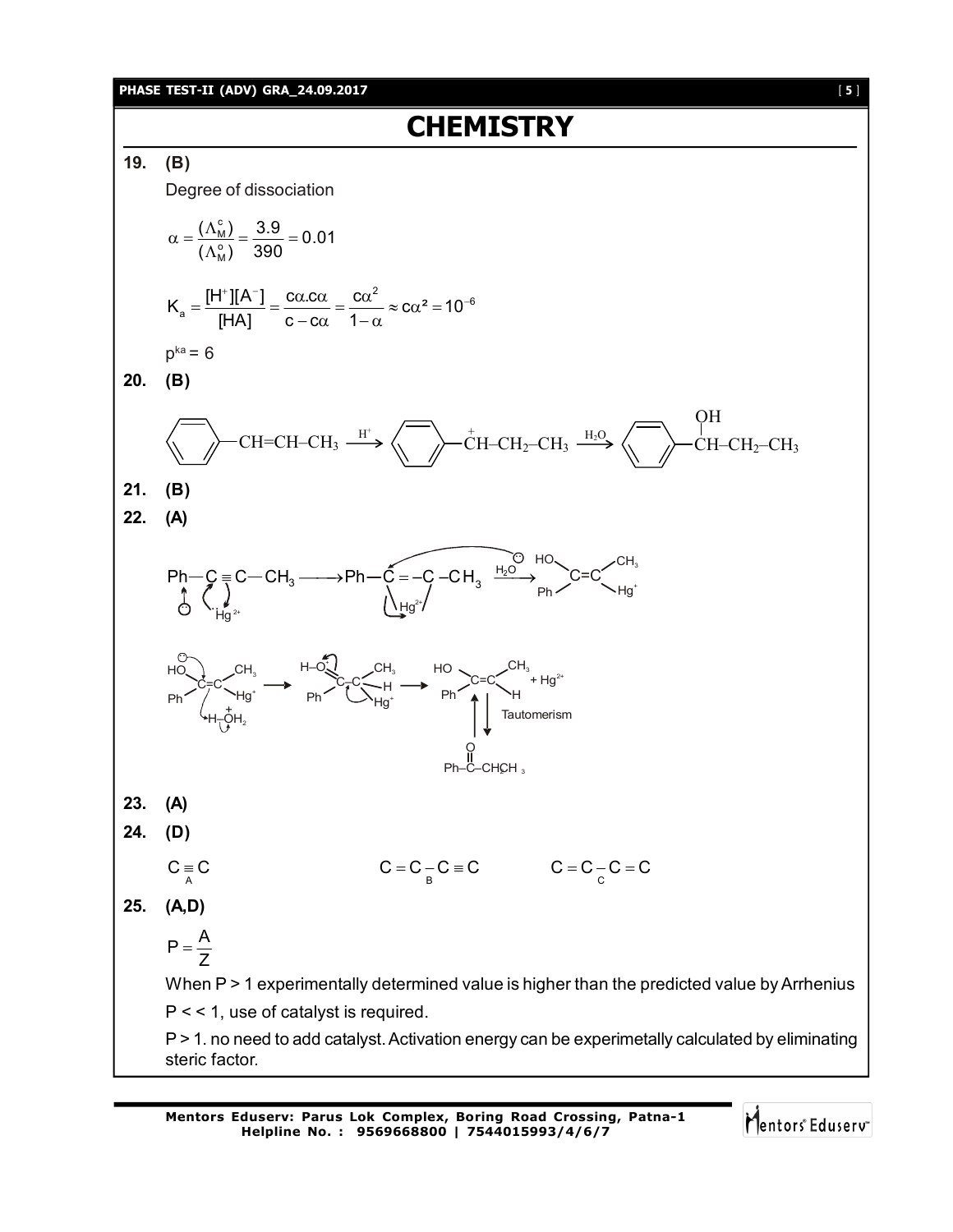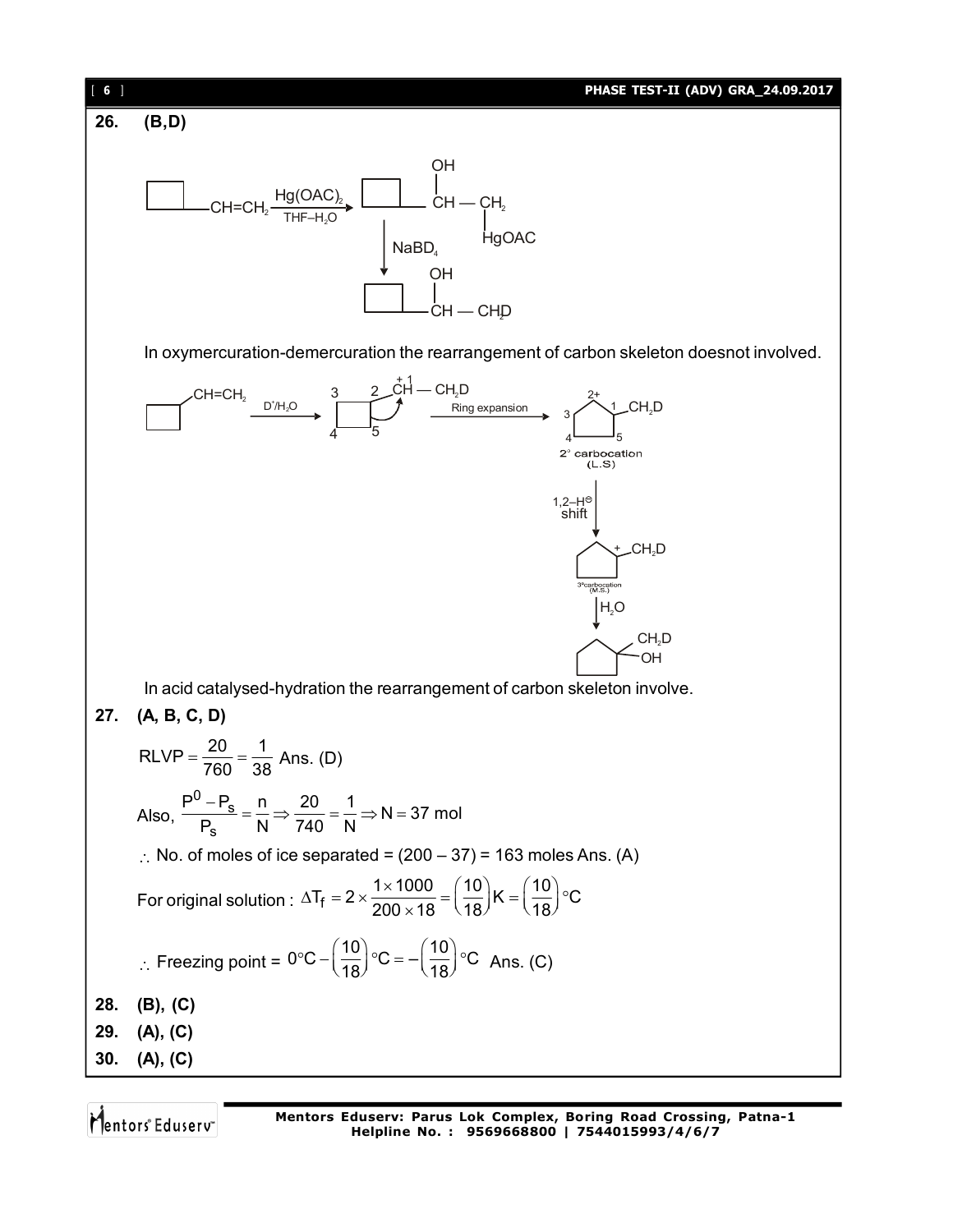### **PHASE TEST-II (ADV) GRA\_24.09.2017** [ **7** ]



Mentors<sup>®</sup> Eduserv<sup>®</sup>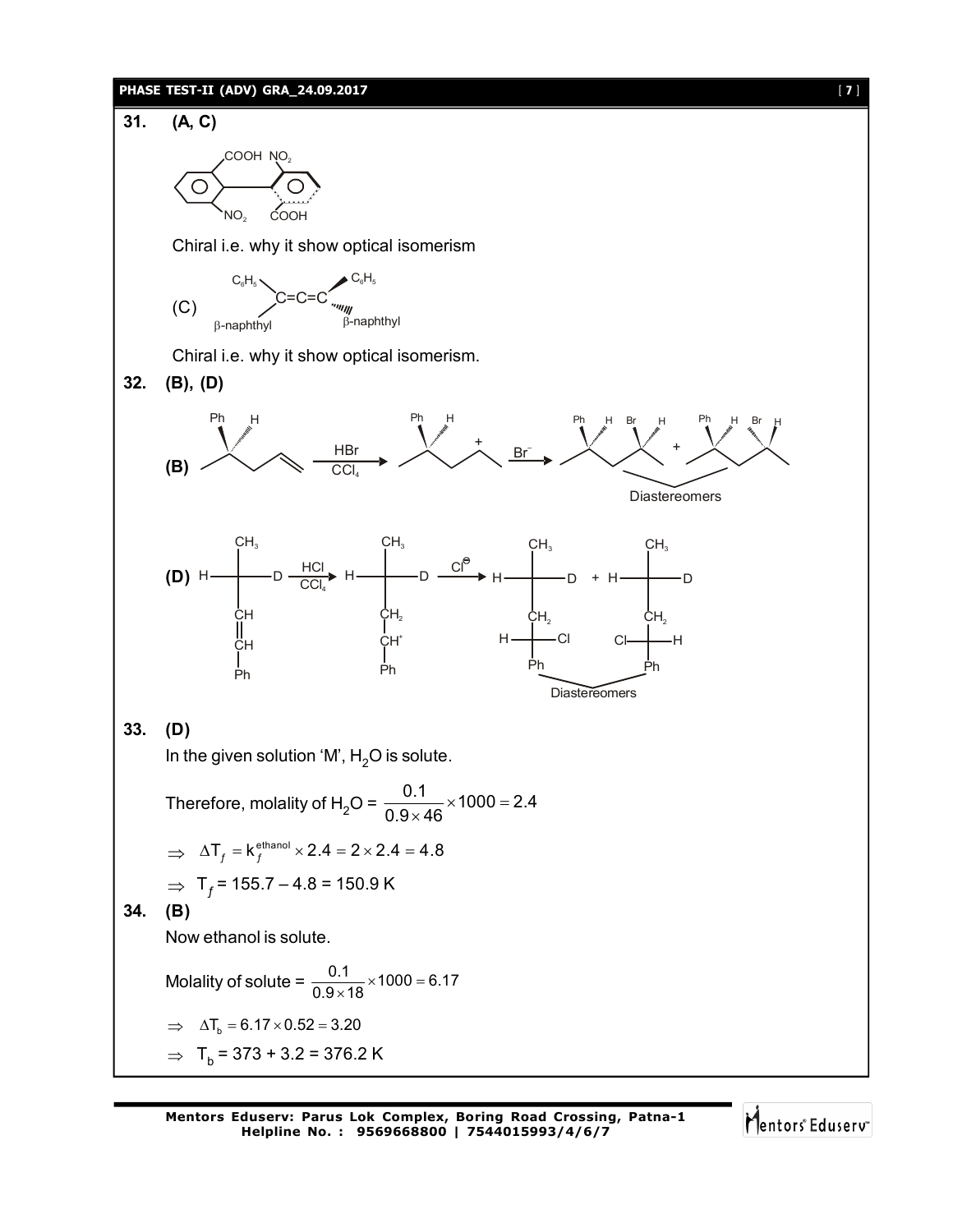| $\begin{bmatrix} 8 \end{bmatrix}$ | <b>PHASE TEST-II (ADV) GRA_24.09.2017</b>                                                                                                                                            |
|-----------------------------------|--------------------------------------------------------------------------------------------------------------------------------------------------------------------------------------|
| 35.                               | (B)                                                                                                                                                                                  |
| 36.                               | (C)                                                                                                                                                                                  |
|                                   | Stability of C <sup>+</sup> .                                                                                                                                                        |
|                                   |                                                                                                                                                                                      |
|                                   | MATHEMATICS                                                                                                                                                                          |
| 37.                               | (A)                                                                                                                                                                                  |
|                                   | $\int_{0}^{3} (3x-x^2) dx = \left[ \frac{3x^2}{2} - \frac{x^3}{3} \right]_{0}^{3} = \left[ \frac{27}{2} - 9 \right] = \frac{9}{2}$                                                   |
| 38.                               | (A)                                                                                                                                                                                  |
|                                   | Family of parabolas is $y^2 = \alpha(x-\beta)$                                                                                                                                       |
|                                   | $\Rightarrow$ 2yy' = $\alpha \Rightarrow (y')^2 + yy'' = 0$                                                                                                                          |
|                                   | order $\rightarrow$ 2, degree $\rightarrow$ 1                                                                                                                                        |
| 39.                               | (D)                                                                                                                                                                                  |
|                                   | Let $g(x) = f^{-1}(x)$ ; $f\left(\frac{\pi}{2}\right) = \pi \implies f^{-1}(\pi) = \frac{\pi}{2}$                                                                                    |
|                                   | $f'(x) = 6(2x - \pi)^2 + 2 + \sin x \implies f'\left(\frac{\pi}{2}\right) = 3$                                                                                                       |
|                                   | Also $g(\pi) = \frac{\pi}{2}$                                                                                                                                                        |
|                                   | Now $f(g(x)) = x \implies f'(g(x)). g'(x) = 1$                                                                                                                                       |
|                                   | $\Rightarrow$ f'(g( $\pi$ )).g'( $\pi$ ) = 1 $\Rightarrow$ f' $\left(\frac{\pi}{2}\right)$ .g'( $\pi$ ) = 1 $\Rightarrow$ 3g'( $\pi$ ) = 1 $\Rightarrow$ g'( $\pi$ ) = $\frac{1}{3}$ |
| 40                                | (D)                                                                                                                                                                                  |
|                                   | $I = \int \frac{x^2 + 2}{x^4 - x^2 + 4} = \int \frac{1 + \frac{2}{x^2}}{x^2 + \frac{4}{x^2} - 1} dx$                                                                                 |
|                                   | say $x - \frac{2}{x} = t \implies \left(1 + \frac{2}{x^2}\right) dx = dt$                                                                                                            |
|                                   | ⇒ $I = \int \frac{dt}{t^2 + 3} = \frac{1}{\sqrt{3}} \tan^{-1} \left( \frac{t}{\sqrt{3}} \right) + c = \frac{1}{\sqrt{3}} \tan^{-1} \left( \frac{x^2 - 2}{\sqrt{3}x} \right) + c$ .   |

Mentors<sup>®</sup> Eduserv<sup>®</sup>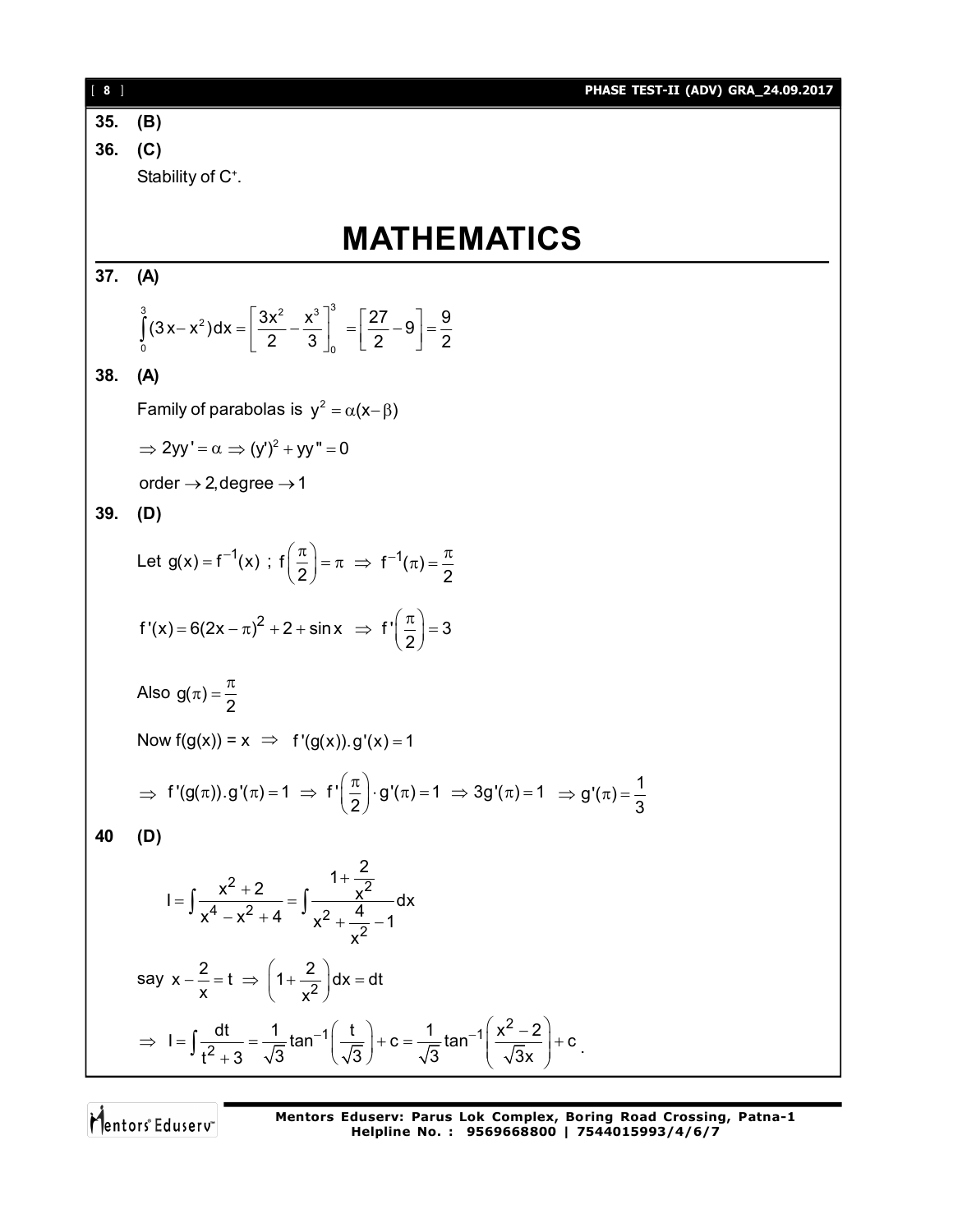### **PHASE TEST-II (ADV) GRA\_24.09.2017** [ **9** ]

**41. (C)** The given expression can be written as 4 sin3x ( $cos3x - sin3x$ ) + 5  $= 2 \sin 6x + 5 - 4 \sin^2 3x = 2 (\sin 6x + \cos 6x) + 4$ Hence minimum value =  $3 - 2\sqrt{2}$ **42. (C)** We have 2n  $\lim_{n\to\infty}\frac{3n\cdot4^{2n}}{3n(x-3)^{2n}+3n\cdot4^{2n+1}-4^{2n}}=\frac{1}{4}$  $\lim_{x \to \infty} \frac{3n(x-3)^{2n} + 3n \cdot 4^{2n+1} - 4^{2n}}{3n(x-3)^{2n} + 3n \cdot 4^{2n+1} - 4^{2n}} = \frac{1}{4}$  $\sqrt{(-3)^{2n}+3n\cdot4^{2n+1}-4^{2n}} = \frac{1}{4};$ So  $\lim_{n \to \infty} \frac{1}{(x-3)^{2n}} = \frac{1}{4}$  $\left(\frac{x-3}{4}\right)^{2n}$  + 4 -  $\frac{1}{3n}$  4  $\lim_{x\to\infty} \frac{1}{(x-3)^{2n}} =$  $\left(\frac{x-3}{4}\right)^{2n}+4-\frac{1}{3}$ Clearly  $-1 < \frac{x-3}{4}$  $\overline{\phantom{a}}$  $\Rightarrow$  -1 < x < 7  $\therefore$  Possible integers in the range 'x' are 0, 1, 2, 3, 4, 5, 6  $\Rightarrow$  7 integers **43. (A, B)** Normal is y = mx  $-$  2am  $-$  am $^3$  passes through (5a, 2a)  $\Rightarrow$  am<sup>3</sup> - 3am + 2a = 0  $\Rightarrow$  m<sup>3</sup> - 3m + 2 = 0,(m-1)(m<sup>2</sup> + m-2) = 0  $\Rightarrow$  m = 1, -2  $\Rightarrow$  normals are y = x - 3a and y = -2x + 12a **44. (A, B, C, D) 45. (A,B,D)** We have  $f(x) = cos^{-1}(-(-x))$  $D_f = R$ As  $0 \leq \{-x\} < 1 \quad \forall x \in \mathbb{R}$  $\Rightarrow$  -1 < -{-x}  $\leq$  0 So R<sub>f</sub> =  $\left(\frac{\pi}{2}, \pi\right)$ J  $\setminus$  $\overline{\mathsf{L}}$  $\left| \frac{\pi}{2}, \pi \right|$ 2 Clearly, f is neither even nor odd. Butf  $(x + 1) = f(x) \Rightarrow f$  is periodic with period 1. **46. (B, C)** From given 2p 1 i  $i = 1$  $\sin^{-1} x_i = -(2p) \frac{\pi}{6}$   $p \in N$ 2 - $=$  $\sum_{i=1}^{2p} \sin^{-1} x_i = -(2p) \frac{\pi}{2}$   $p \in N \implies \sin^{-1} x_i = -\frac{\pi}{2}$   $\forall i$ 2  $\Rightarrow$  sin<sup>-1</sup> x<sub>i</sub> = - $\frac{\pi}{2}$   $\forall i \Rightarrow$  x<sub>i</sub> = -1  $\forall i$ So, (B) and (C) are true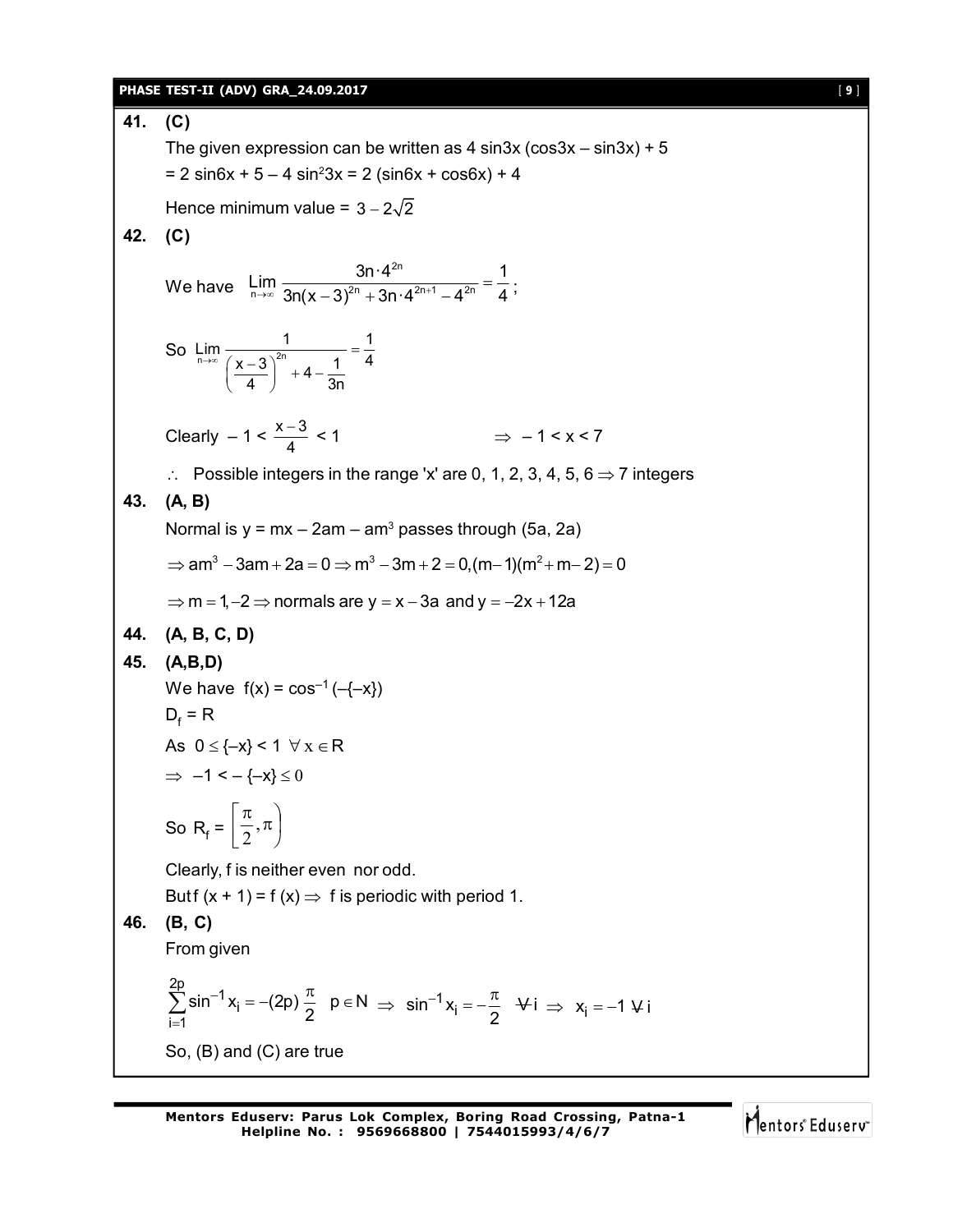